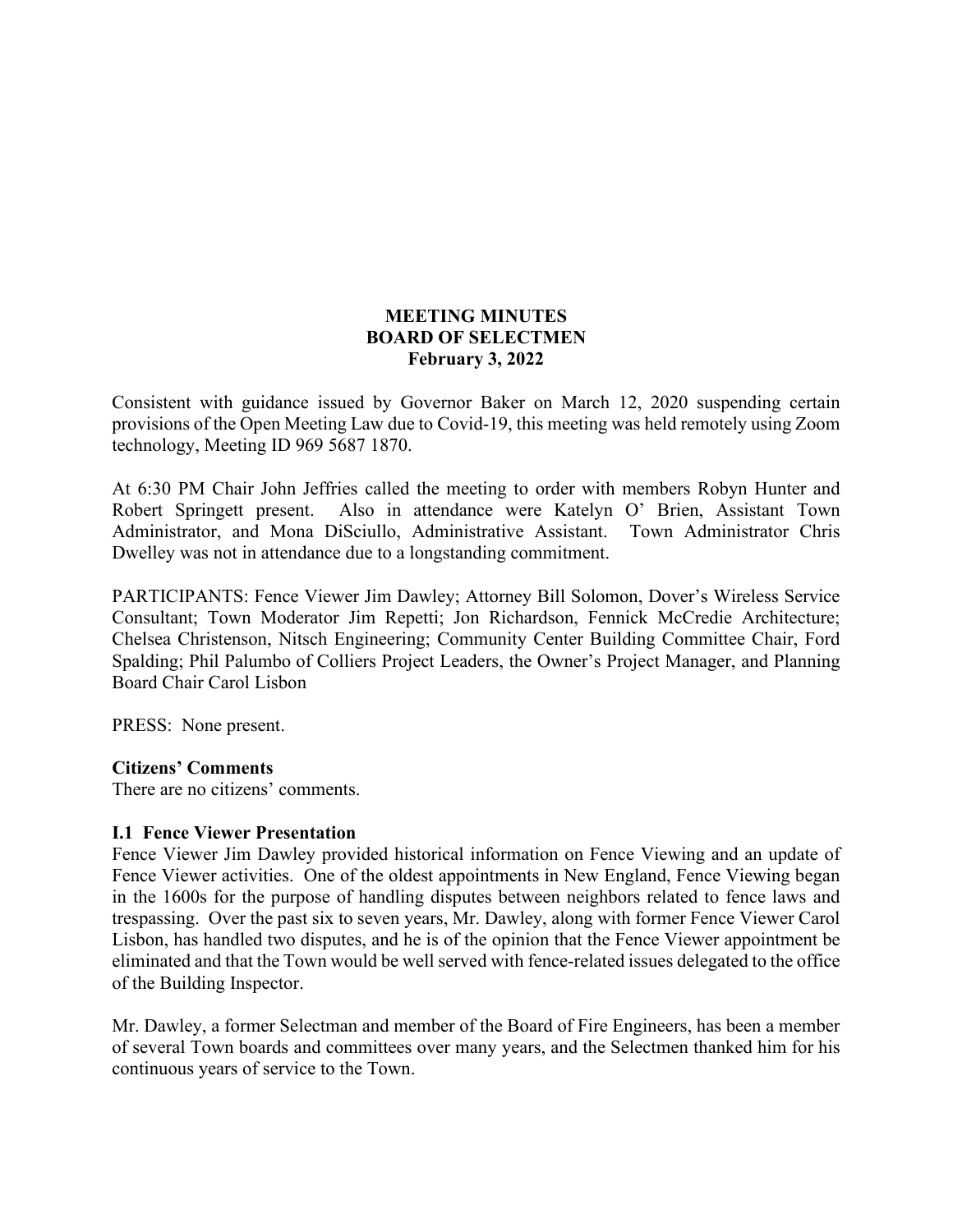## **I.2 Discussion re AT&T Lease of Space on Tower and Site at the Highway Garage Facility and Potential Vote**

Attorney William Solomon, the Town's wireless service consultant, provided a summary of the renewal of the AT&T Lease between Dover and AT&T Corporation for the lease of space on the cell tower at the Highway Garage. The lease term is ten years with two additional terms of five years each, and the rent to be paid to the Town is \$60,000 for the first year of the lease with an annual 2.5 percent increase in the rental payment and an annual safety and compliance review fee of \$1,200. Attorney Solomon briefly reviewed the bid process undertaken by the Town, changes made from the original contract, and the contract's legal requirements and specifications.

The Selectmen are pleased with the beneficial outcome for both Dover and AT&T and extended their thanks to Attorney Solomon who has been working with the Town on this contract for a year and one-half.

Mr. Jeffries moved to authorize the Town Administrator to execute all documents related to the AT&T Lease Between Dover and AT&T Corp., d/b/a AT&T Mobility, seconded by Ms. Hunter; it was unanimously approved by roll call vote.

## **I.3 Order and Assign 2022 Annual Town Meeting Warrant Articles**

Town Moderator Jim Repetti, Assistant Town Moderator Dave Haviland, and Town Clerk Felicia Hoffman addressed the plans for the 2022 Annual Town Meeting. They believe the most prudent way to proceed is to hold the meeting on the first Monday and Tuesday, if needed, in May at the Mudge Auditorium at the Dover-Sherborn High School and should adjustments need to be made due to Covid-19, the Town could declare an emergency and move the meeting out up to 30 days. Other options discussed included scheduling the meeting on a Saturday, an indoor versus outdoor meeting venue, and participation by Zoom. Also considered was the length of the meeting based on the complexity and possible controversy surrounding the Articles as well as the order of the Articles. It was determined that the 2022 Annual Town Meeting will be held on the first Monday and Tuesday of May.

Ms. Hunter moved to approve May 2 and 3, 2022 as the dates for the Annual Town Meeting to be held at the Mudge Auditorum at the Dover-Sherborn High School, seconded by Mr. Springett; it was unanimously approved by roll call vote.

## **I.4 Four Springdale Avenue (Community Center Building) Site Plan Recommendation Review and Potential Vote**

At the January 27, 2022 Board of Selectmen meeting, the Planning Board and Fennick McCredie Architecture, the architects of the future Community Center Building, presented to the Selectmen for approval, summaries of their site plan reviews and recommendations for the new/renovated Caryl Community Center. A number of questions/concerns were raised, including traffic issues, and the Selectmen chose to defer their vote and asked the presenters to attend this meeting and clarify the items in question.

Continuing the dialogue from the January 27, 2022 meeting, Jon Richardson of Fennick McCredie Architecture relayed that his team met last week to address the questions/concerns and he provided a brief synopsis of their findings and a recap of the review. Chelsea Christenson of Nitsch Engineering, the firm that conducted the traffic study, was in attendance, as well, and to provide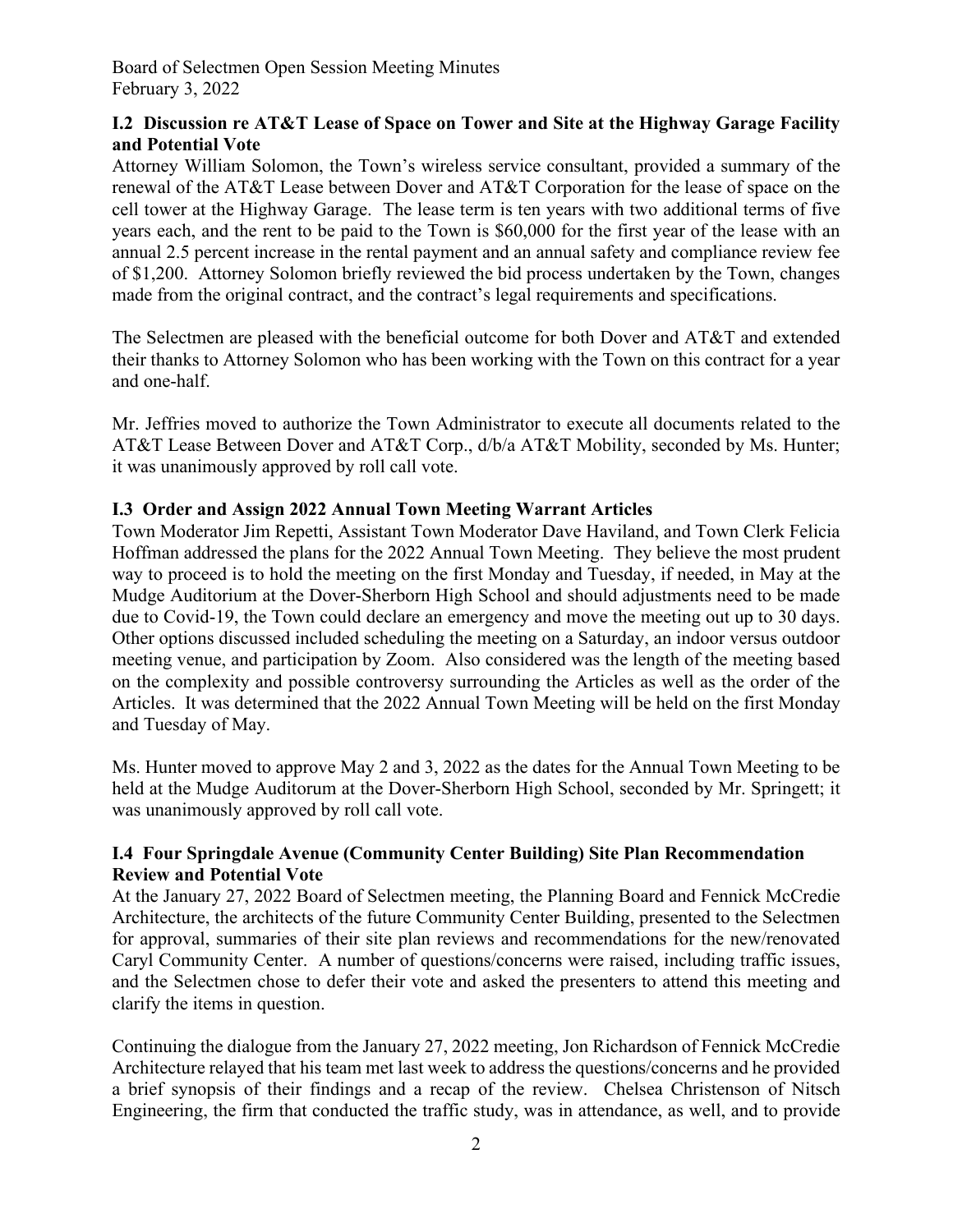Board of Selectmen Open Session Meeting Minutes February 3, 2022

insight into the thought process of the Planning Board, Chair Carol Lisbon shared some opinions and comments of Planning Board members regarding the site plan. Additional comments were made by Community Center Building Committee Chair, Ford Spalding and Phil Palumbo of Colliers Project Leaders, the Owner's Project Manager.

The Planning Board submitted to the Board of Selectmen a revised Site Plan Review dated January 25, 2022 reflecting a correction in parking spaces. Additionally, it was noted that the following reviews were conducted, by various experts, as part of the design process.

- Parking and Traffic
- Drainage and Stormwater
- Roadway Safety
- Signage
- Septic
- Utilities
- Screening
- Lighting
- Energy Efficient Rebates

The project has been well vetted throughout the Building Committee process and by its experts in various fields, and the Planning Board has determined that the Building project has met the Site Plan Review standards and is recommending that the Board of Selectmen make the same finding.

Mr. Jeffries moved to approve the site plan application review for the Community Center Building with the conditions listed in the Planning Board memo to the Board of Selectmen dated January 25, 2022, seconded by Ms. Hunter; it was unanimously approved by roll call vote.

## **I.5 Board of Selectmen Updates**

The Selectmen reported on the following projects and initiatives.

Collective Bargaining Negotiations – Mr. Jeffries reported that the Collective Bargaining negotiating team met last week with the Town's labor union to discuss renewal of the Town's labor contract. Ongoing meetings have been scheduled, and Mr. Jeffries will keep the Board apprised of the contract status.

Hale Task Force – At its meeting on Tuesday, February 1, 2022, the Hale Task Force had a very substantive discussion and members are in agreement with the Open Space Committee about the next steps and moving forward with the project.

Water Consultant – Ms. Hunter reported that on Wednesday, February 2, 2022, the Water Resources Selection Committee interviewed the first of two firms who were selected from the submitted responses to an advertised Request for Qualifications (RFQ) for a Water Consultant. The consultant will assist Dover with assessing the current water delivery system. Ms. Hunter was impressed by the presentation that was given as it fully addressed all the requirements of the RFQ. Another firm is scheduled to be interviewed next week, and Ms. Hunter will report back to the Board on that presentation.